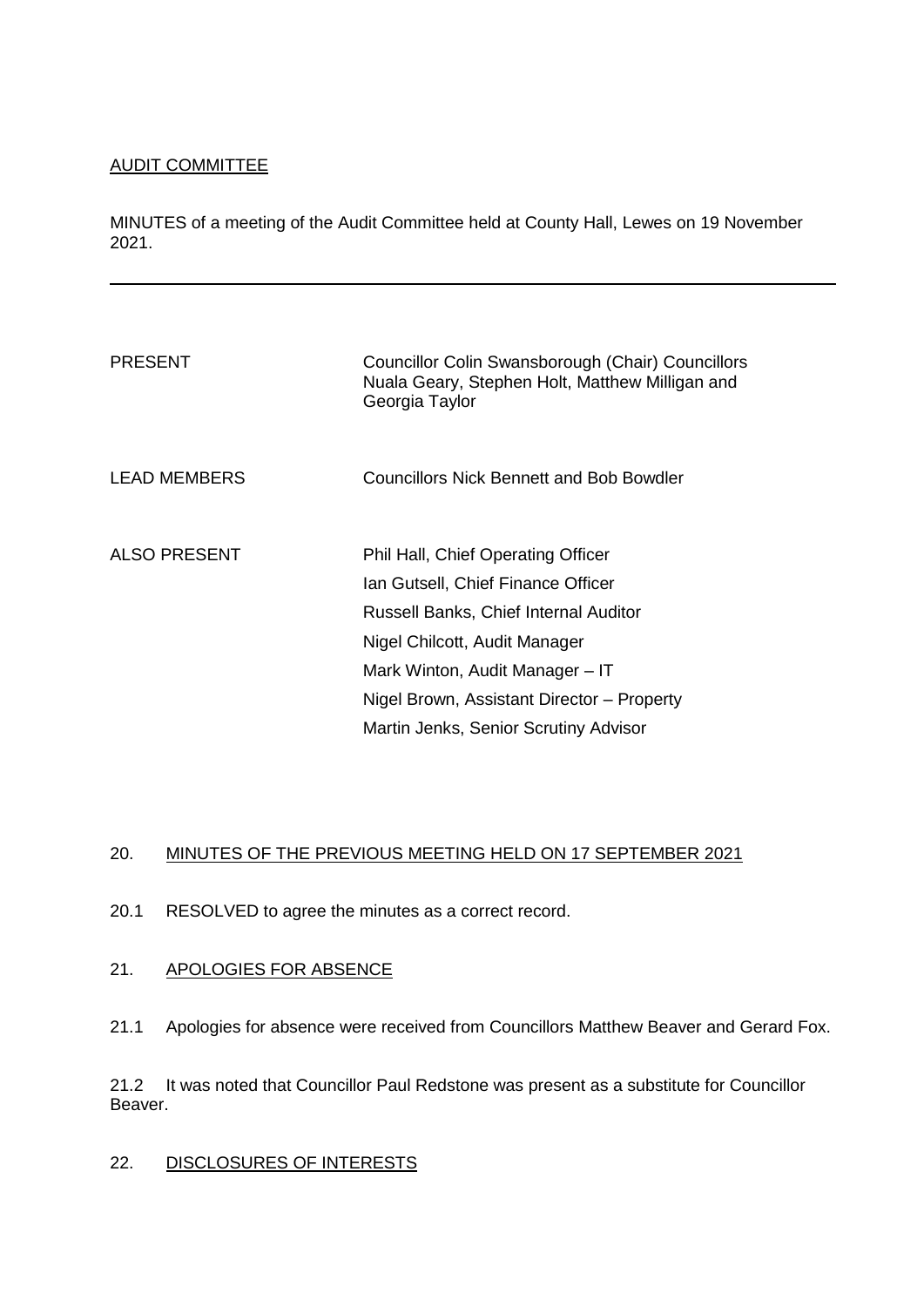22.1 There were none.

### 23. URGENT ITEMS

23.1 There were none.

#### 24. REPORTS

24.1 Reports referred to in the minutes below are contained in the minute book.

#### 25. TREASURY MANAGEMENT STEWARDSHIP REPORT 2020/21

25.1 The Committee considered a report by the Chief Finance Officer, which presented the Strategy which supports the management of risk and the security of the Council's funds, while ensuring liquidity to meet the authority's obligations and providing a yield. The Chief Finance Officer highlighted: the above benchmark rates of return on investments; the paying back of debts at higher rates to interest, to reduce the overall burden and average rate of interest; and the £30 million invested with Standard Chartered to address ESG concerns.

#### 25.2 The Committee discussed:

25.2.1 The investment with Standard Chartered (SC) – the Council has invested in a Fixed Term Deposit earmarked against their Sustainable Investment portfolio. The Council's only exposure is to Standard Chartered and not to the organisations in which SC are investing. The Council will be assessing future opportunities to invest in green bond funds, and other funds that are investing in sustainable products. It was confirmed that this agenda is being pushed with our advisors, Link Asset Services. Members of the Committee encouraged officers to explore working with other authorities to stimulate the market for investment opportunities.

25.3 The Committee RESOLVED to note the report.

### 26. INTERNAL AUDIT PROGRESS REPORT - QUARTER 2 2021/22 (01.07.21 - 30.09.21)

26.1 The Committee considered a report by the Chief Internal Auditor.

#### 26.2 The Committee discussed:

26.2.1 Audits conducted during the pandemic, and keeping the Committee appraised of ongoing work – the Chief Internal Auditor assured the Committee that the Team delivered all the key work that allowed him to deliver his annual opinion. The Team has now adjusted to delivering all its audit work remotely, including with schools which has been successful. The Chief Internal Auditor also remarked on the work undertaken to produce the final reports which are presented to the Committee in the form of field work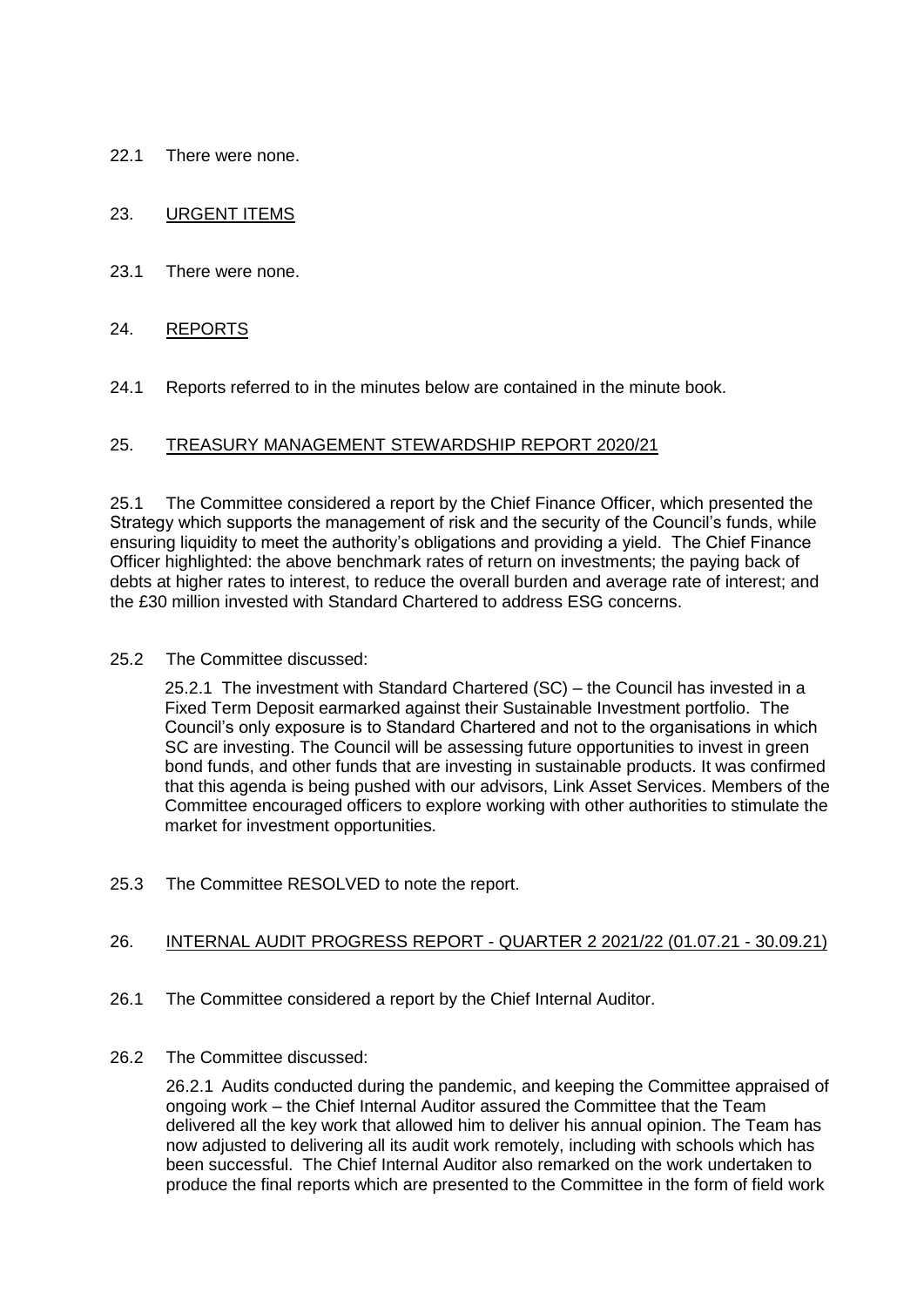and report drafting. The Chief Internal Auditor confirmed his intention to conduct a session in the New Year with committee members to discuss items for the forthcoming Audit Plan.

26.2.2 Mandate Fraud, and whether following the correct process would have prevented the fraud, and whether there were other mandate frauds where payment had been made to the wrong account – controls are in place to identify and stop any future mandate frauds, and clear instructions issued to remind officers to follow the agreed processes.

26.2.3 Emergency procurement, and similarities with issues at a national level – the Chief Internal Auditor drew attention to the Council's Anti Fraud and Corruption Strategy and the comprehensive Code of Conduct which covers clearly issues of relationships with contractors. He also highlighted the requirements of the Declarations of Interests processes for officers and members, and the Council's participation in the National Fraud Initiative. The Audit Manager confirmed that the emphasis of the review was on compliance with statutory requirements, rather than concerns over corruption.

26.2.4 The Risk Management Framework, and the emphasis given to climate change such as adaptation/mitigation and to the natural environment – the Chief Operating Officer set out the purpose of the Framework and the Register which includes the climate risk which will have an impact on the Council's strategic objectives. The Chief Internal Auditor confirmed the purpose of the Team's review, in looking at the process by which the authority identifies and manages risk rather than the Team investigating each risk within the Register. The Audit Plan is a risk-based plan, so the issue will be engaged with in future planning.

26.2.5 Amendments to the Audit Plan – the recent additions will form part of future reports to the Committee. The Chief Internal Auditor set out the scope of the Team's capabilities and the targeting of resources. Investigations sometimes indicate a wider review would be an effective response to a potential risk, so they are added to the Plan.

26.2.6 Deprivation of capital, and differing outcomes – there is no single approach that suits all cases. The Team's role is to provide the evidence for the Service to take a decision on how to proceed, given the Service's specialist and expert knowledge.

26.3 The Committee RESOLVED to note the report.

### 27. PROPERTY ASSET DISPOSAL AND PROPERTY UPDATE

27.1 The Committee considered a report by the Chief Operating Officer, together with exempt information contained in a later agenda item.

27.2 The Assistant Director Property set out the three main strands of work, and the change in approach to disposals of assets for a capital receipt, adopting a programme management approach to the sequencing of disposals. He also set out the department's consideration of surplus properties, and whether they could be used for income generation or community use. Rental income has increased, which allows the Council to increase its asset base.

27.3 The Assistant Director also highlighted the Property Services' response to the pandemic in addressing changing patterns of working. The Assistant Director also set out the outcomes of the senior leadership review, and the establishment of the following roles: Head of Operational Management and Workplace; Head of Asset Management and Performance; and Head of Disposals and Estates.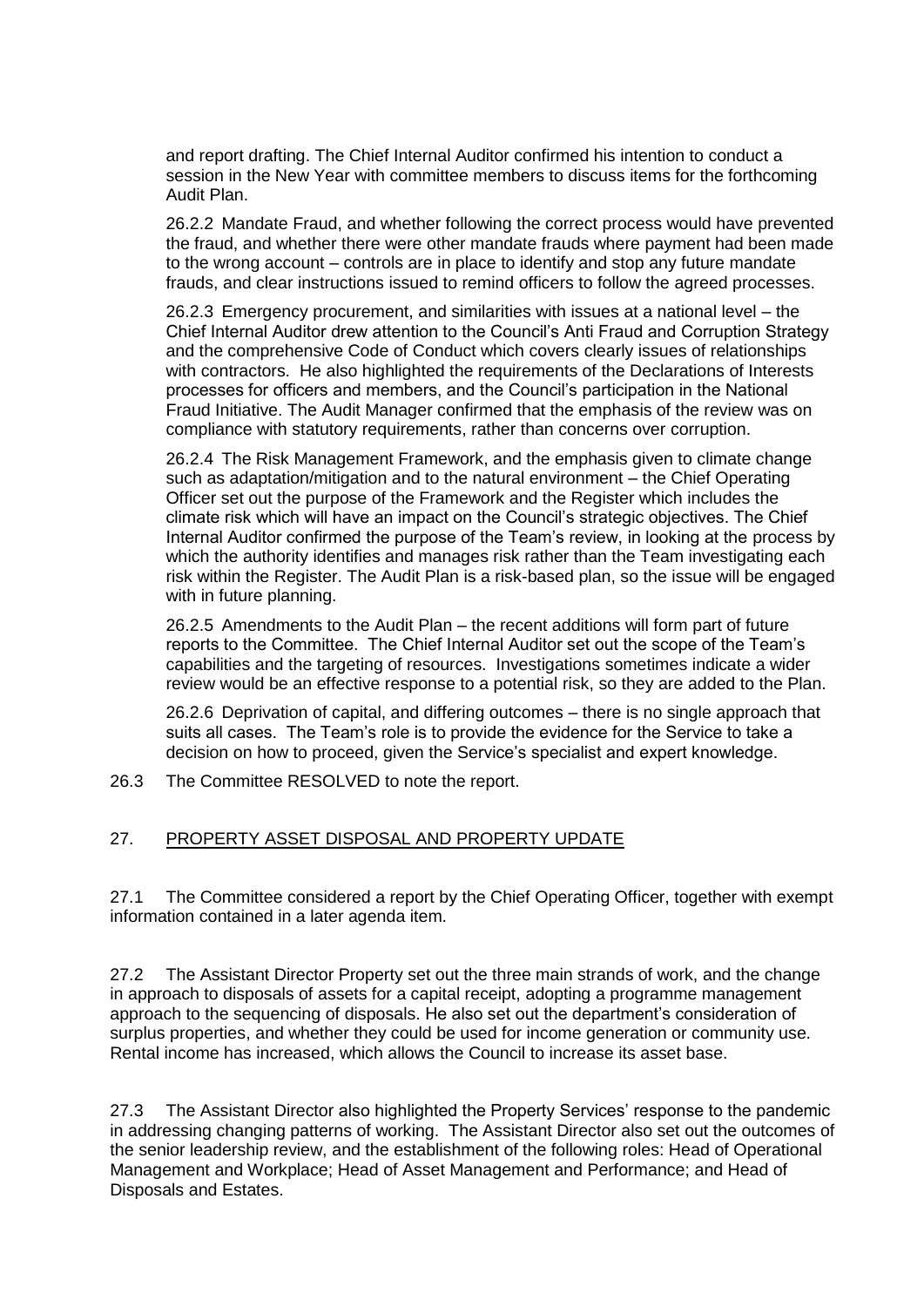27.4 The Assistant Director drew attention to the recent reviews by the National Audit Office and Public Works Loan Board into local authority borrowing to fund commercial investments. He confirmed there are no immediate proposals to acquire commercial assets.

## 27.5 The Committee discussed:

27.5.1 Valuations on properties to be disposed of, and the timeliness of such disposals given market uncertainty – The Assistant Director set out that the majority of disposals are for residential developments, which is still a buoyant market. Any disposal by auction is subject to a high reserve price, to ensure a reasonable return. The market for small industrial units and yards is also holding up.

27.5.2 Working with district and borough councils, and the provision of infrastructure – The Assistant Director highlighted the SPACES programme, which focusses on sharing asset knowledge and utilisation with other public sector bodies (authorities, blue light, health and educational).

27.5.3 Use of capital receipts – The Assistant Director and Chief Finance Officer set out the contributions of disposals to the overall Capital Programme and Medium Term Financial Plan.

27.6 The Committee RESOLVED to note the report.

## 28. WORK PROGRAMME

- 28.1 The Committee considered the Work Programme of forthcoming meetings.
- 28.2 The Committee RESOLVED to note the Programme.

### 29. EXCLUSION OF PUBLIC AND PRESS

29.1 It was RESOLVED to exclude the public and press for the remaining agenda items on the grounds that if the public and press were present there would be disclosure to them of exempt information as specified in paragraph 3 of Part 1 of the Local Government Act 1972 (as amended), namely information relating to the financial or business affairs of any particular person (including the authority holding that information).

# 30. PROPERTY ASSET DISPOSAL AND PROPERTY UPDATE - EXEMPT INFORMATION

30.1 The Committee considered a report by the Chief Operating Officer which provided exempt information in support of an earlier agenda item.

30.2 The Committee RESOLVED to note the information.